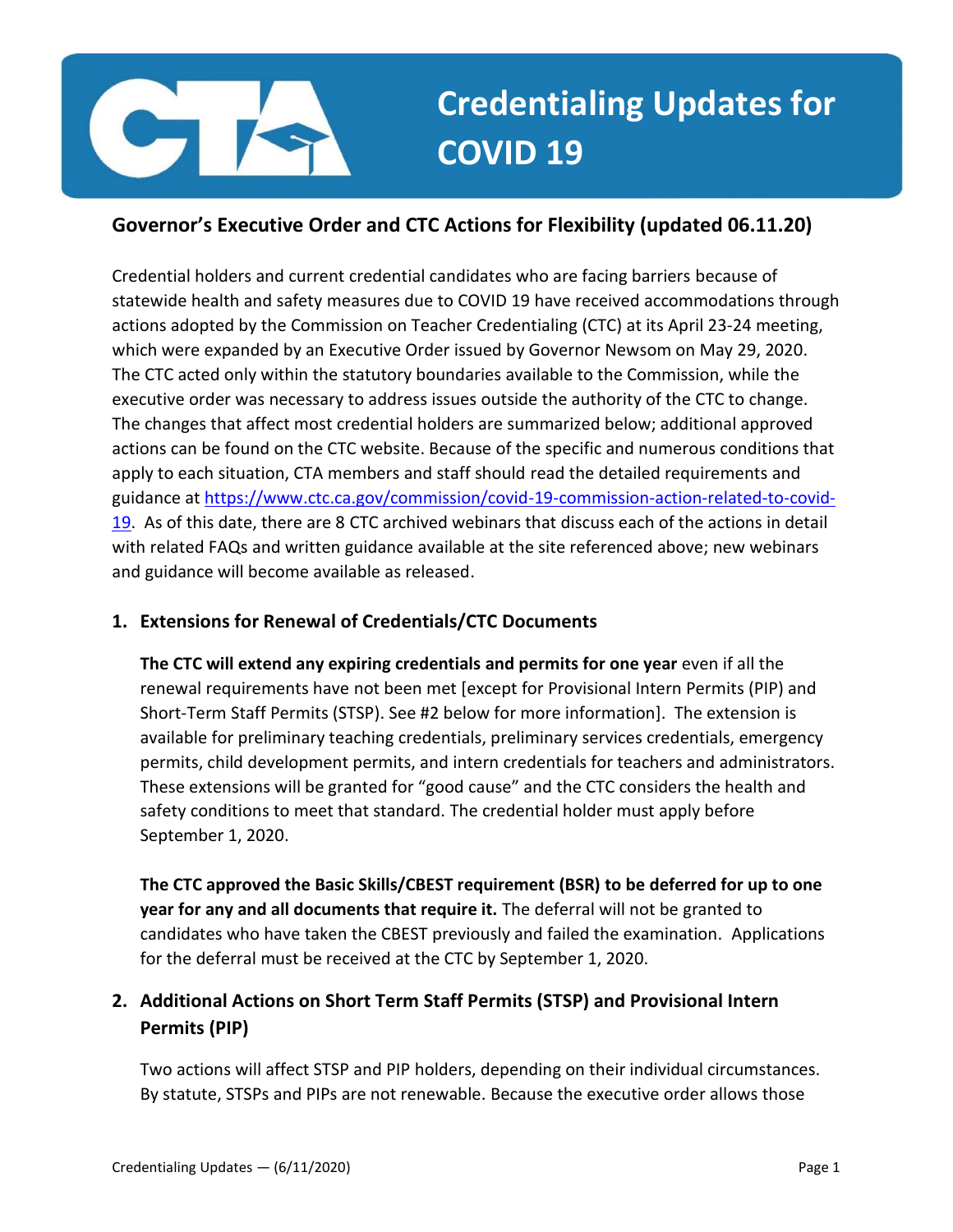entering an intern credential preparation program to delay their subject matter requirement, a number of holders of STSPs and PIPs will now be qualified to apply for an intern credential even if they have not passed CSET (see #5 below). The CTC is also allowing currently employed teachers who have been authorized on a STSP or PIP in 2019-20 to stepdown to a Variable Term Waiver (VTW) for 2020-21 assuming the individual meets the qualifications for the waiver. This option could be utilized by those holders of expiring STSPs and PIPs who cannot enter an intern credential preparation program and will continue employment with the same employer for 2020-21. Information on moving from a STSP or PIP to a VTW can be found here: [https://www.ctc.ca.gov/docs/default](https://www.ctc.ca.gov/docs/default-source/commission/files/covid-19-waivers-submissions-faq.pdf)[source/commission/files/covid-19-waivers-submissions-faq.pdf](https://www.ctc.ca.gov/docs/default-source/commission/files/covid-19-waivers-submissions-faq.pdf)

### **3. Flexibility for Induction Programs (Teacher and Administrator Induction)**

**The CTC designated 2019-20 as a complete program year** and induction participants do not need to participate in additional time to complete the year. Participants who were successfully completing their second year of induction prior to program shut-downs will be eligible to apply for a clear credential and participants who were successfully completing year one of induction will move on to their second year at the beginning of 2020-21 school year.

**The CTC changed the requirement that a teacher or administrator entering induction must hold a preliminary credential**. This will allow first year teachers in the 2020-21 school year to begin their induction program even if they are working under a Program Sponsor Variable Term Waiver (see more on the PS-VTW below).

### **4. Flexibility for Current Credential Candidates**

**Current credential candidates who were enrolled in a teacher or administrator preparation program during the 2019/20 academic year but were unable to earn their preliminary credential only because they were unable to complete the Teaching Performance Assessment (TPA) or the Administrator Performance Assessment (APA) will be granted a preliminary credential.** All other requirements for the preliminary credential except the assessment must have been completed. It is important to note that the requirement was not removed by the executive order, its completion was deferred and becomes a requirement of earning a clear credential. Induction programs for new teachers with this requirement will be expected to support the new teacher in completing their TPA as the focus of their induction plan.

**For credential candidates who were unable to take the Reading Instruction Competency Assessment (RICA) between March 19, 2020 and August 31, 2020 but have fulfilled the other requirements for a preliminary credential, the candidates can be granted a preliminary credential. Unlike the TPA/APA, there is no requirement in the executive**